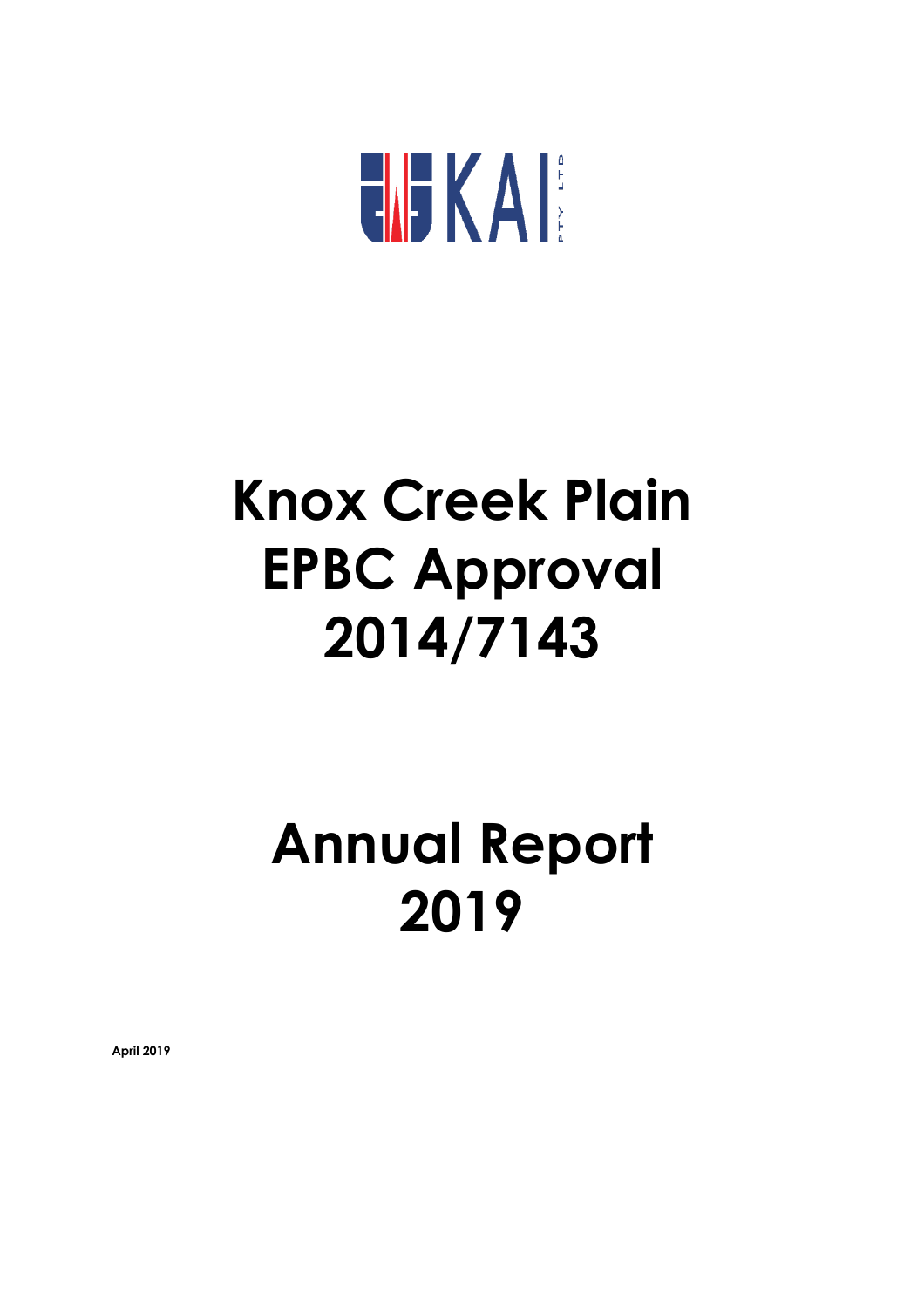#### *Prepared for Kimberley Agricultural Investment Pty Ltd by*



PO Box 149 KUNUNURRA WA 6743 [kimberleyboab@gmail.com](mailto:kimberleyboab@gmail.com) [www.kimberleyboabconsulting.com](http://www.kimberleyboabconsulting.com/) ABN 74 610 412 836

*Dr Debra Pearce BSc MA PhD Exemplar Global AU – Management systems auditing Exemplar Global TL – Leading management systems audit teams Exemplar Global QM – Quality management systems [ISO9001] Exemplar Global EM – Environmental management systems [ISO14001] Exemplar Global OH – Occupational Health and Safety management systems [ISO45001]*

#### *Disclaimer and Limitation*

This report has been prepared for Kimberley Agricultural Investment Pty Ltd (KAI) in accordance with the Agreement between KAI and Kimberley Boab Consulting Pty Ltd.

The content of this report is limited by the parameters provided by KAI, including scope and timeframes.

Kimberley Boab Consulting accepts no liability or responsibility whatsoever in respect of any use of or reliance upon this report by any person who is not a party to the Agreement.

Copyright and any other Intellectual Property arising from the report and the provision of the services in accordance with the Agreement belongs to KAI.

### Acronyms and Abbreviations

| CAR          | Compliance Assessment Plan                                      |
|--------------|-----------------------------------------------------------------|
| <b>DoEE</b>  | Department of Environment and Energy                            |
| <b>DPIRD</b> | Department of Primary Industries and Regional Development       |
| <b>DSD</b>   | (Former) Department of State Development                        |
| <b>DWER</b>  | Department of Water and Environmental Regulation                |
| <b>FMP</b>   | Environmental Management Program                                |
| <b>FPA</b>   | <b>Environmental Protection Authority</b>                       |
| FPBC         | Environment Protection and Biodiversity Conservation (Act 1999) |
| <b>FPDP</b>  | Final Project Design Plan                                       |
| IRG.         | Independent Review Group                                        |
| KAI          | Kimberley Agricultural Investment Pty Ltd                       |
| <b>WA</b>    | Western Australia                                               |
|              |                                                                 |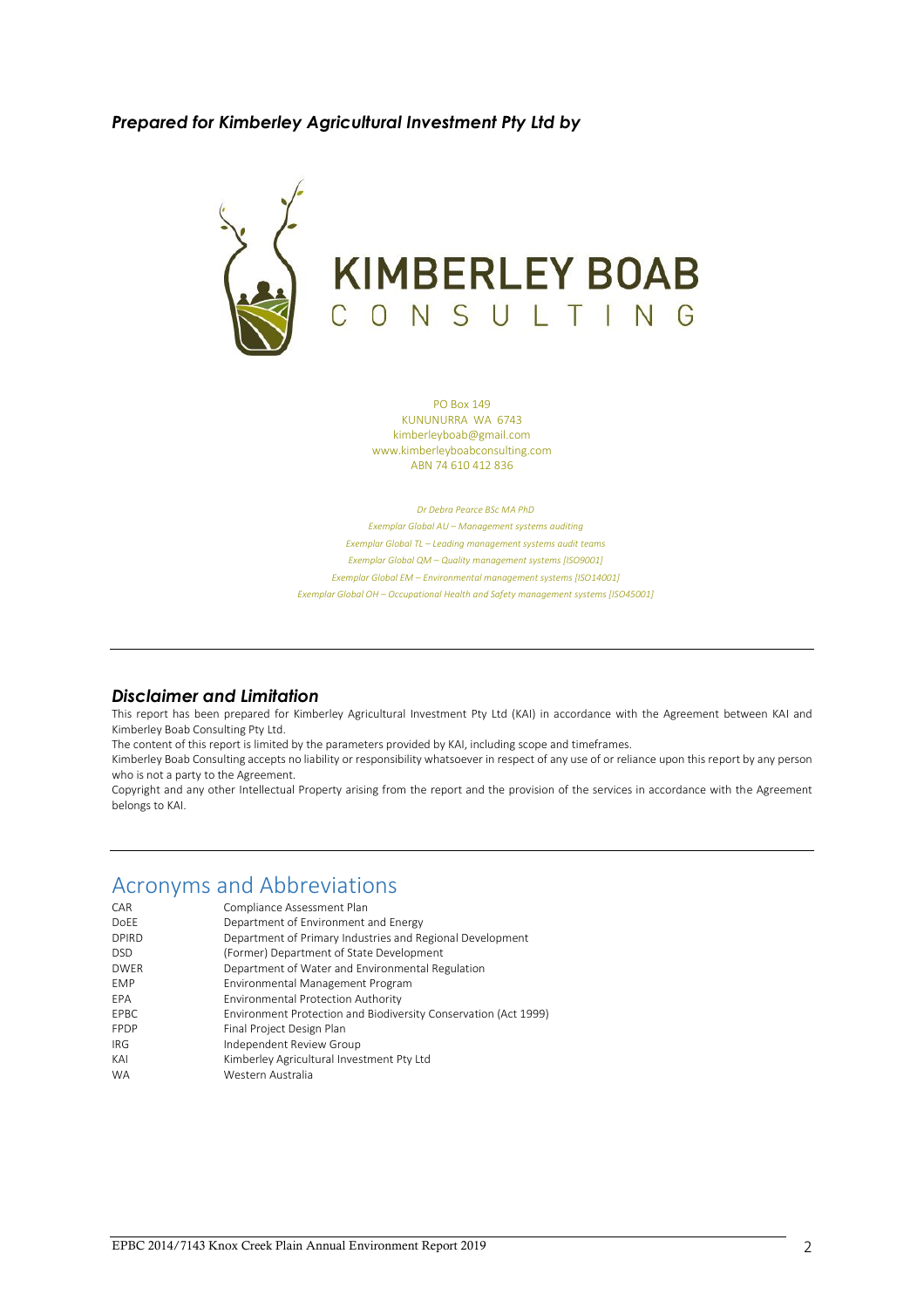### 1.0 Overview

On June 16, 2015, the Australian Government Department of the Environment, under delegation of the Minister for the Environment, issued Kimberley Agricultural Investment Pty Ltd (KAI) conditional approval to develop the Knox Creek Plain for irrigated agriculture. Approval 2014/7143 contains fifteen conditions targeted at ensuring the protection of Matters of National Environmental Significance, listed under the Environment Protection and Biodiversity Conservation (EPBC) Act 1999.

This document reports on progress against implementation of the conditions of approval, for the period ending 31 December 2019, and meets the annual report requirement under Condition 3 of EPBC 2014/7143.

It will be supplemented by the 2019 annual Environmental Management Program (EMP) audit of compliance with the requirements of Statement 938, issued by the Western Australian Minister for the Environment, in relation to the development of the M2 agricultural area in the north-east Kimberley, which partially includes the Knox Creek Plain. The 2019 EMP annual compliance audit is being undertaken for the Western Australian Department of Primary Industries and Regional Development (DPIRD) and was not finalised at the time of preparation of this report.

Development of the Knox Creek Plain for irrigated agriculture has not yet commenced (see Attachment A for satellite imagery). Investigations and planning, including required baseline research and the development of management plans required under EPBC 2014/7143, commenced in 2015/16.

## 2.0 Key approval changes in 2019

#### *Variation to conditions*

No condition variations were issued in 2019.

#### *Statement 938 changes and review of Environmental Management Plan*

Ministerial Statement 938 covers both the Weaber Plain (Goomig) and Knox Creek Plain developments. On 12 December 2017, the proponency transferred from the WA Department of State Development (DSD) to DPIRD. The Department of Water and Environmental Regulation (DWER) requested, in mid-2017, that the proponent for Statement 938 conduct a full review of the EMP, in line with new DWER guidelines issued in March 2017. The revised EMP will amalgamate the existing Weaber and Knox EMPs, which have both been approved under Statement 938.

The revised EMP for the Weaber and Knox areas had not been finalised by DPIRD for approval by DWER, at the end of this reporting period. It will be submitted to the DoEE as required under the (revised) condition 5 of the Knox Creek Plain EPBC approval when the WA government and DWER complete the revision process.

#### *Final Project Design Plan amendment*

The WA government has submitted amendments to the *Knox Creek Plain Final Project Design Plan*, required under Statement 938, to the WA Environmental Protection Authority for approval. Figure 1 provides the current overall layout. No additional implications for EPBC-listed Matters of National Environmental Significance have been identified by the State in determining the road route and the revised layout. It is not expected that additional clearing will be required by KAI as the road is contained within the current EPBC approval area.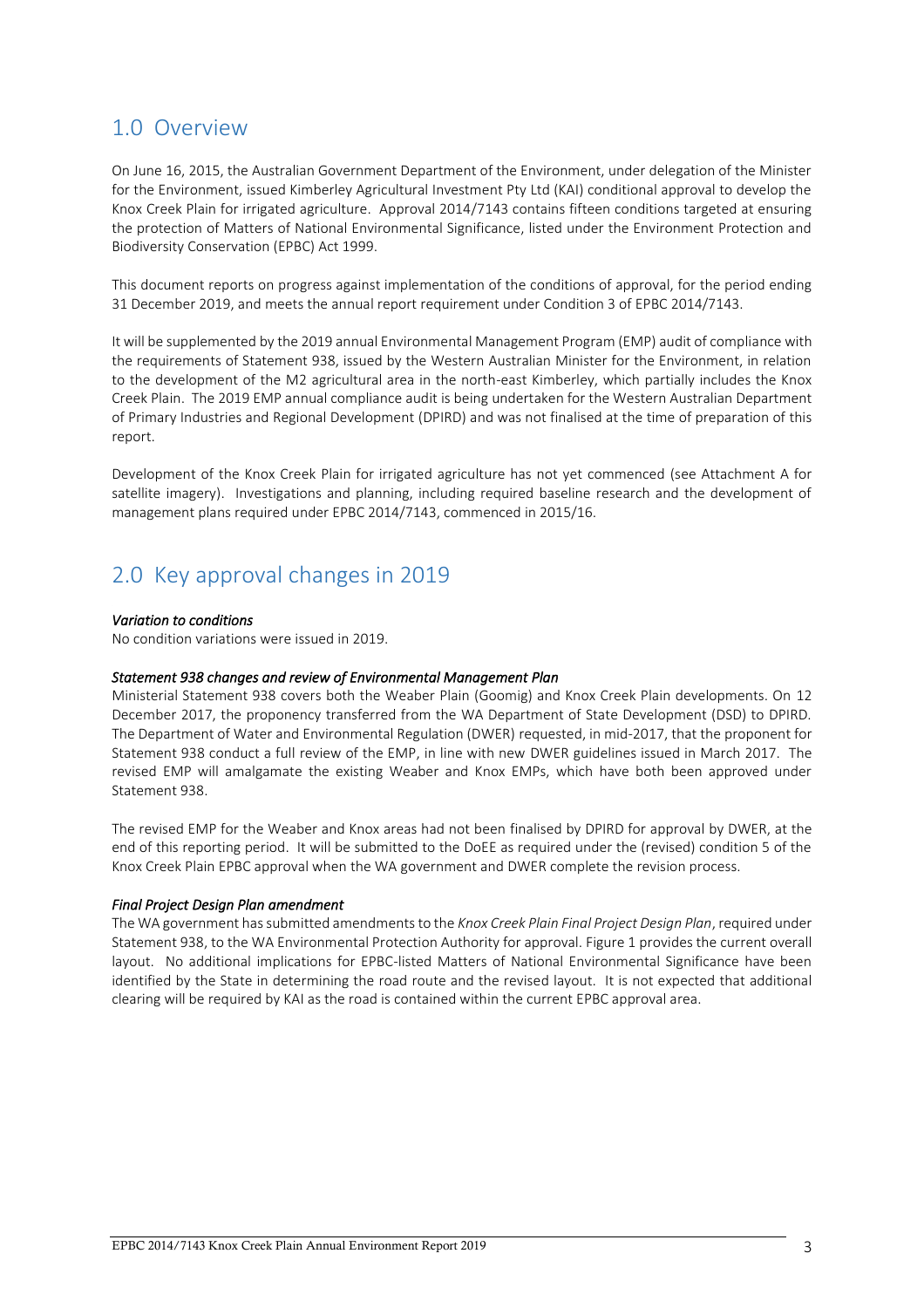

*Figure 1 - Knox Creek Plain revised layout to accommodate road realignment*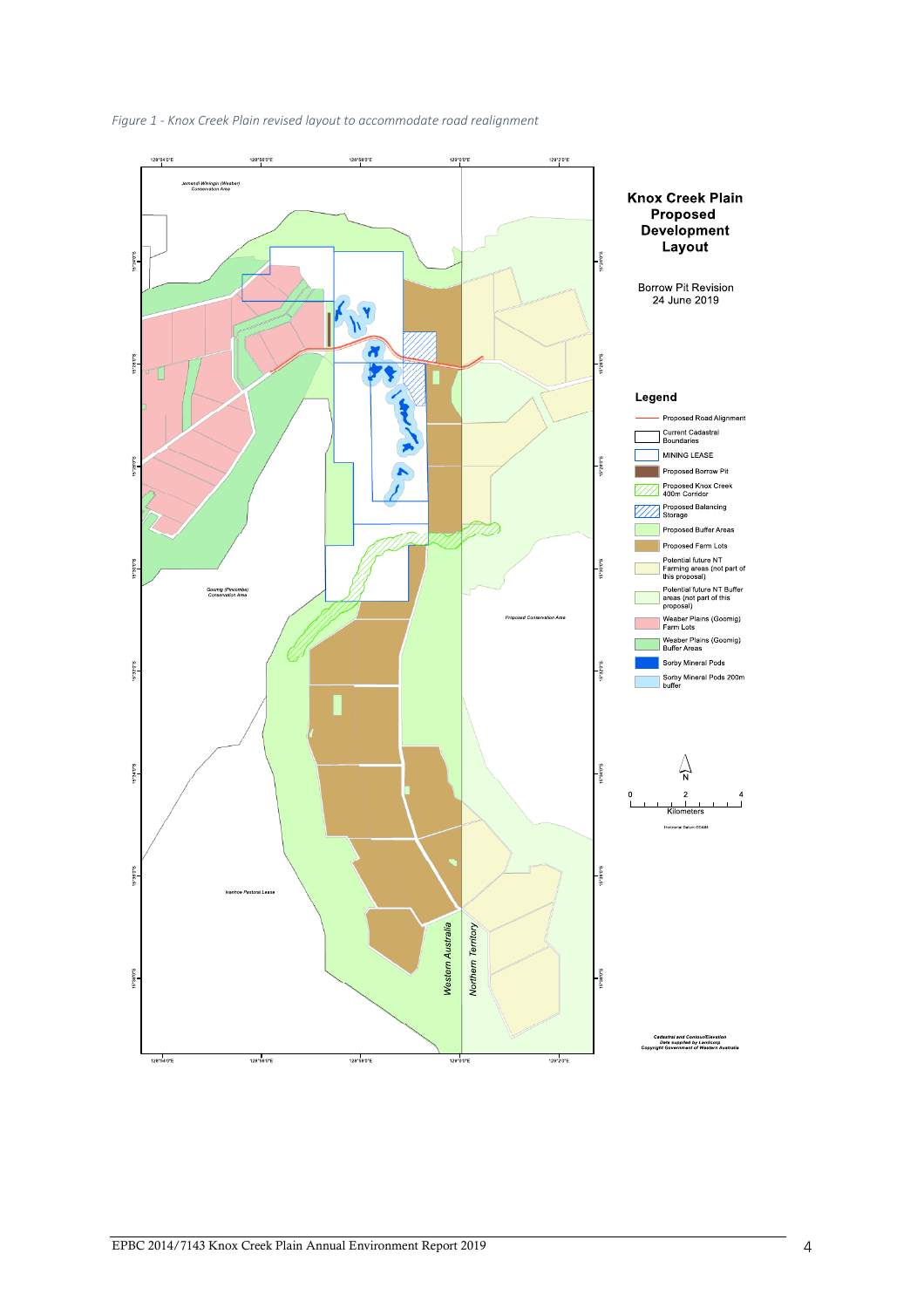## 3.0 Statement of progress against EPBC 2014/7143 conditions

Table 1 provides a summary of progress during the period 1 January 2019 to 31 December 2019.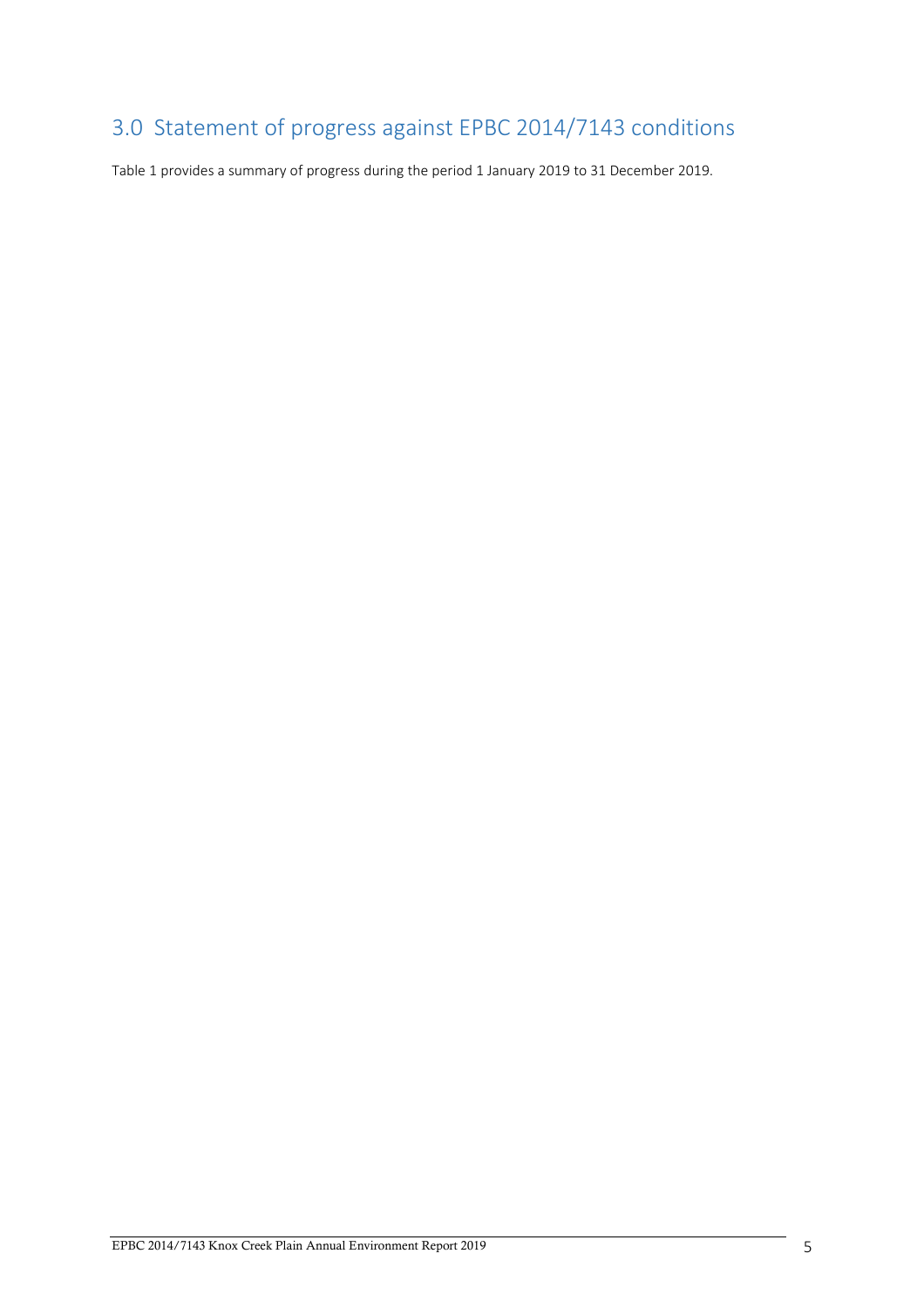#### *Table 1 - EPBC 2014/7143 Progress Statement 2019*

| <b>Condition</b> | Requirement                                                                                                                                                                                                                                                                                                                                                                                                                                                                                                                                                                                                                                                                                                                                | <b>Statement of Progress - 2018</b><br>(refer to 2015 and 2016 reports for background status information)                                                                                                                                                                 | <b>Statement of Progress - 2019</b>                                                                                                                                                                                                                                             |
|------------------|--------------------------------------------------------------------------------------------------------------------------------------------------------------------------------------------------------------------------------------------------------------------------------------------------------------------------------------------------------------------------------------------------------------------------------------------------------------------------------------------------------------------------------------------------------------------------------------------------------------------------------------------------------------------------------------------------------------------------------------------|---------------------------------------------------------------------------------------------------------------------------------------------------------------------------------------------------------------------------------------------------------------------------|---------------------------------------------------------------------------------------------------------------------------------------------------------------------------------------------------------------------------------------------------------------------------------|
|                  | Within 30 days after the commencement of the action, the<br>person taking the action must advise the Department in<br>writing of the actual date of commencement.                                                                                                                                                                                                                                                                                                                                                                                                                                                                                                                                                                          | No change. Commencement of the action has not yet<br>occurred.                                                                                                                                                                                                            | No change. The action had not<br>commenced by 31 December 2019.                                                                                                                                                                                                                 |
|                  | The person taking the action must maintain accurate records<br>substantiating all activities associated with or relevant to the<br>conditions of approval, including measures taken to<br>implement the management plans required by this approval,<br>and make them available upon request to the Department.<br>Such records may be subject to audit by the Department or<br>an independent auditor in accordance with section 458 of the<br>EPBC Act, or used to verify compliance with conditions of<br>approval. Summaries of audits will be posted on the<br>Department's website. The results of audits may also be<br>publicised through the general media.                                                                        | KAI is maintaining records of environmental investigations<br>and compliance with the requirements of EPBC 2014/7143.                                                                                                                                                     | KAI is maintaining records of<br>environmental investigations and<br>compliance with the requirements of EPBC<br>2014/7143.                                                                                                                                                     |
|                  | By 31 March of each year after commencement of the action,<br>the person taking the action must publish a report on their<br>website addressing compliance with the conditions of this<br>approval over the previous 12 months, including<br>implementation of any management plans as specified in the<br>conditions. Non-compliance with any of the conditions of<br>this approval must be reported to the Department within<br>two days of the person taking the action becoming aware of<br>the non-compliance and at the same time as the compliance<br>report is published. The person taking the action must<br>continue to publish the report until such time as agreed in<br>writing by the Minister or the approval has expired. | This report is provided to update the Minister for the<br>Environment on progress against compliance with EPBC<br>2014/7143, despite the action having not yet commenced.<br>The Statement 938 2018 compliance audit will be<br>forwarded when a copy is received by KAI. | This report is provided to update the<br>Minister for the Environment on progress<br>against compliance with EPBC 2014/7143,<br>despite the action having not yet<br>commenced. The Statement 938 2019<br>compliance audit will be forwarded when a<br>copy is received by KAI. |
|                  | Upon the direction of the Minister, the person taking the<br>action must ensure that an independent audit of compliance<br>with the conditions of approval is conducted and submitted<br>to the Minister. The person taking the action must not<br>commence the audit until the independent auditor and audit<br>criteria have been approved by the Minister. The audit<br>report must address the criteria to the satisfaction of the<br>Minister.                                                                                                                                                                                                                                                                                        | No audit requests received to date.                                                                                                                                                                                                                                       | No audit requests received to date.                                                                                                                                                                                                                                             |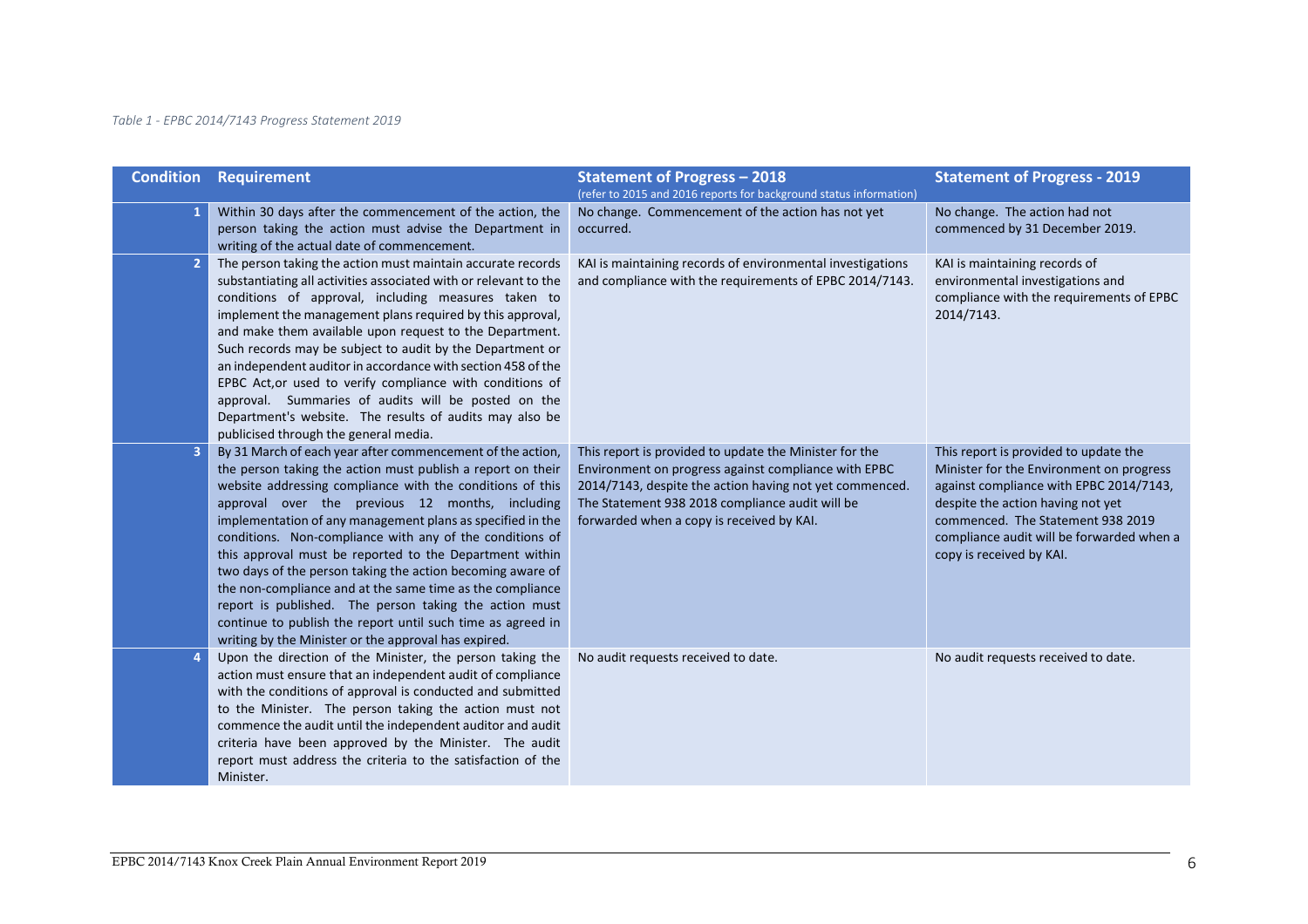|           | <b>Condition Requirement</b>                                                                                                                                                                                                                                                                                                                                                                                                                                                                                                                                                                                                                                                                                                                                                                                                                                                                                                                                                                                                                                        | <b>Statement of Progress - 2018</b>                                                                                                                                                                                                                              | <b>Statement of Progress - 2019</b>                                                                                                                                                              |
|-----------|---------------------------------------------------------------------------------------------------------------------------------------------------------------------------------------------------------------------------------------------------------------------------------------------------------------------------------------------------------------------------------------------------------------------------------------------------------------------------------------------------------------------------------------------------------------------------------------------------------------------------------------------------------------------------------------------------------------------------------------------------------------------------------------------------------------------------------------------------------------------------------------------------------------------------------------------------------------------------------------------------------------------------------------------------------------------|------------------------------------------------------------------------------------------------------------------------------------------------------------------------------------------------------------------------------------------------------------------|--------------------------------------------------------------------------------------------------------------------------------------------------------------------------------------------------|
|           |                                                                                                                                                                                                                                                                                                                                                                                                                                                                                                                                                                                                                                                                                                                                                                                                                                                                                                                                                                                                                                                                     | (refer to 2015 and 2016 reports for background status information)                                                                                                                                                                                               |                                                                                                                                                                                                  |
| 5         | The person taking the action may choose to revise the Knox<br>Creek Plain Environmental Management Program, August<br>2015; Bare-rumped Sheathtail Bat Management Plan; and<br>Aquatic Fauna Management Plan, approved by the Minister<br>without submitting it for approval (including under section<br>14A of the EPBC Act), if the taking of the action in accordance<br>with the revised plan would not be likely to have a new or<br>increased impact. If the person taking the action makes this<br>choice they must:<br>Notify the Department in writing that the approved plan<br>a)<br>has been revised and provide the Department, at least<br>four weeks before implementing the revised plan, with:<br>An electronic copy of the revised plan;<br>j.<br>ii.<br>An explanation of the differences between<br>the revised plan and the approved plan; and<br>The reasons the person taking the action<br>iii.<br>considers that the taking of the action in<br>accordance with the revised plan would not<br>be likely to have a new or increased impact. | The review of the EMP approved under the requirements of<br>WA EP Act approval Statement 938 is still being undertaken<br>by DPIRD as proponent for that approval. A copy of the<br>revised EMP (when approved by the WA EPA) will be<br>provided when received. | No change to status. DPIRD is continuing<br>with the EMP review, in conjunction with<br>amendments to management plans under<br>the associated Weaber Plain (Goomig)<br>EPBC Approval 2010/5491. |
| <b>5A</b> | The person taking the action may revoke its choice under<br>condition 5 at any time by giving written notice to the<br>Department. If the person taking the action revokes its<br>choice to implement the revised plan, without approval<br>under Section 143A of the EPBC Act, the plan approved by<br>the Minister must be implemented.                                                                                                                                                                                                                                                                                                                                                                                                                                                                                                                                                                                                                                                                                                                           | N/A                                                                                                                                                                                                                                                              | N/A                                                                                                                                                                                              |
| <b>5B</b> | If the Minister gives a notice to the person taking the action<br>that the Minister is satisfied that the taking of the action in<br>accordance with the revised plan would be likely to have a<br>new or increased impact, then:<br>Condition 5 does not apply, or ceases to apply,<br>i.<br>in relation to the revised plan; and<br>ii.<br>The person taking the action must implement<br>the plan approved by the Minister.<br>To avoid any doubt, this condition does not affect any<br>operations of conditions 5 or 5A in the period before the day<br>the notice is given.                                                                                                                                                                                                                                                                                                                                                                                                                                                                                   | N/A                                                                                                                                                                                                                                                              | N/A                                                                                                                                                                                              |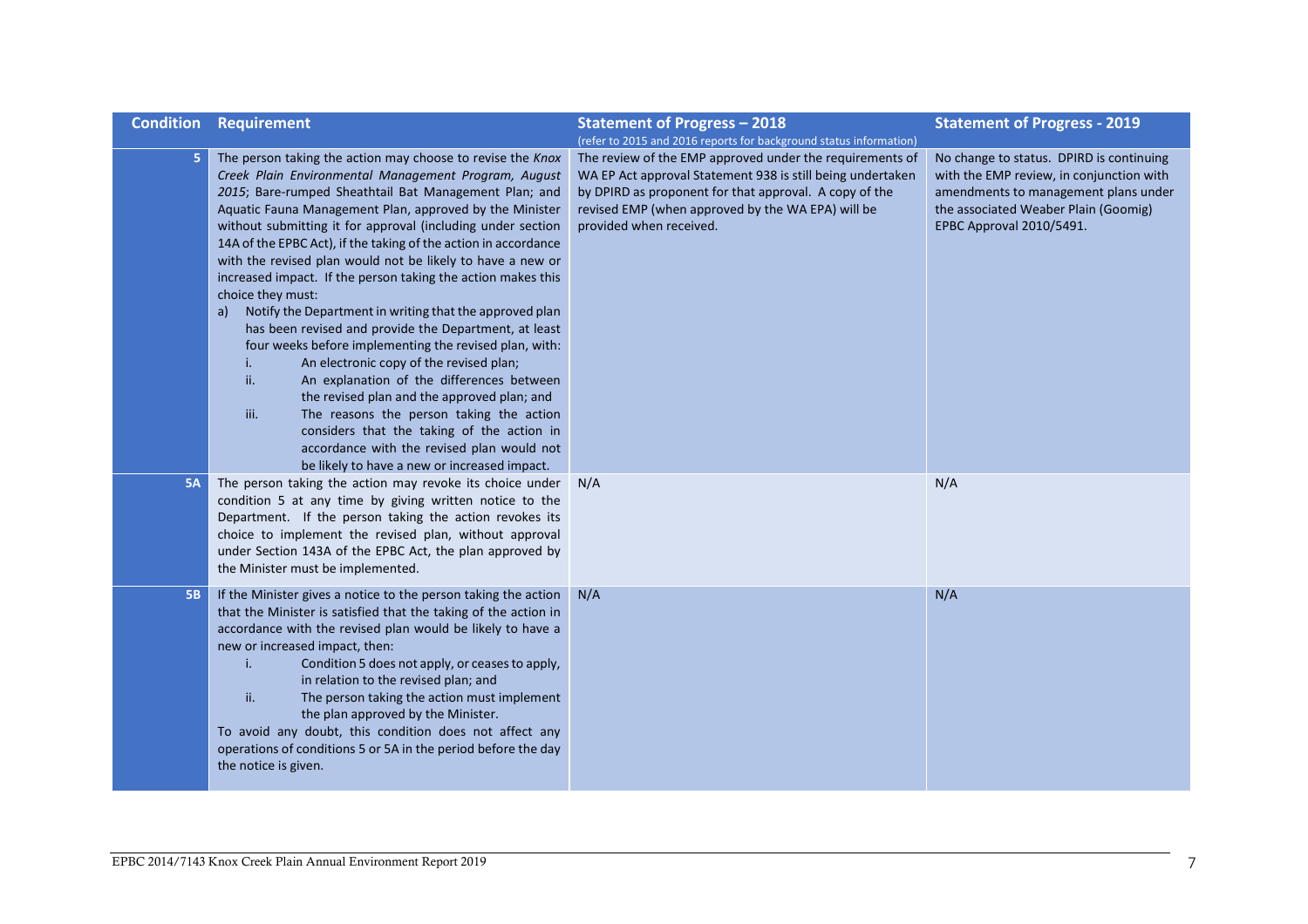|   | <b>Condition Requirement</b>                                                                                                                                                                                                                                                                                                                                                                                                                                                                                                                                                                                                                                                                                                                          | <b>Statement of Progress - 2018</b>                                                                                                                                                                                                              | <b>Statement of Progress - 2019</b>                                                                                                                                                                                                                                                                                                                                                                                                                                                     |
|---|-------------------------------------------------------------------------------------------------------------------------------------------------------------------------------------------------------------------------------------------------------------------------------------------------------------------------------------------------------------------------------------------------------------------------------------------------------------------------------------------------------------------------------------------------------------------------------------------------------------------------------------------------------------------------------------------------------------------------------------------------------|--------------------------------------------------------------------------------------------------------------------------------------------------------------------------------------------------------------------------------------------------|-----------------------------------------------------------------------------------------------------------------------------------------------------------------------------------------------------------------------------------------------------------------------------------------------------------------------------------------------------------------------------------------------------------------------------------------------------------------------------------------|
|   |                                                                                                                                                                                                                                                                                                                                                                                                                                                                                                                                                                                                                                                                                                                                                       | (refer to 2015 and 2016 reports for background status information)                                                                                                                                                                               |                                                                                                                                                                                                                                                                                                                                                                                                                                                                                         |
|   | At the time of giving the notice, the Minister may also notify<br>that for a specified period of time condition 5 does not apply<br>to the plan required under the approval.                                                                                                                                                                                                                                                                                                                                                                                                                                                                                                                                                                          |                                                                                                                                                                                                                                                  |                                                                                                                                                                                                                                                                                                                                                                                                                                                                                         |
|   | Conditions 5, 5A and 5B are not intended to limit the<br>operation of section 143A of the EPBC Act which allows the<br>person taking the action to submit a revised plan to the<br>Minister for approval.                                                                                                                                                                                                                                                                                                                                                                                                                                                                                                                                             |                                                                                                                                                                                                                                                  |                                                                                                                                                                                                                                                                                                                                                                                                                                                                                         |
| 6 | If the Minister believes that it is necessary or convenient for<br>the better protection of the listed threatened or migratory<br>species to do so, the Minister may request that the person<br>taking the action make specified revisions to the<br>management plans specified in the conditions and submit<br>the revised management plan for the Minister's written<br>approval. The person taking the action must comply with any<br>such request. The revised approved management plan must<br>be implemented. Unless the Minister has approved the<br>revised management plan, then the person taking the action<br>must continue to implement the management plan originally<br>approved, as specified in the conditions.                      | No requests from the Minister have been received to date.                                                                                                                                                                                        | No change.                                                                                                                                                                                                                                                                                                                                                                                                                                                                              |
| 7 | If, at any time after five years from the date of this approval,<br>the person taking the action has not substantially<br>commenced the action, then the person taking the action<br>must not substantially commence the action without the<br>written agreement of the Minister.                                                                                                                                                                                                                                                                                                                                                                                                                                                                     | KAI has not yet commenced development of the Knox<br>Creek Plain.                                                                                                                                                                                | No change as at 31 December 2019.                                                                                                                                                                                                                                                                                                                                                                                                                                                       |
| 8 | Unless otherwise agreed in writing by the Minister, the<br>person taking the action must publish all management plans<br>referred to in these conditions of approval and any baseline<br>information and monitoring results required by these plans<br>on their website. Each management plan must be published<br>on the website within one month of being approved and all<br>baseline information and monitoring results must be<br>published on the website annually, beginning twelve months<br>after the commencement of the action. The person taking<br>the action must continue to publish the approved<br>management plans and baseline information until such time<br>as agreed in writing by the Minister or the approval has<br>expired. | Three years' baseline bore monitoring has been completed<br>and is currently being analysed by the WA DPIRD through<br>its role as Proponent for Statement 938 under the WA EP<br>Act 1986. This report will be made available when<br>received. | The analysis of bore monitoring data for<br>the period 2014 to 2018, including a<br>comparison to baseline data and original<br>groundwater modelling, was completed by<br>DPIRD in July 2019. This review was<br>considered by the Independent Review<br>Group established for the Weaber Plain<br>(Goomig) project at its February 2020<br>meeting.<br>Arising from this and an associated review<br>of stormwater management arrangements,<br>it is expected that the Stormwater and |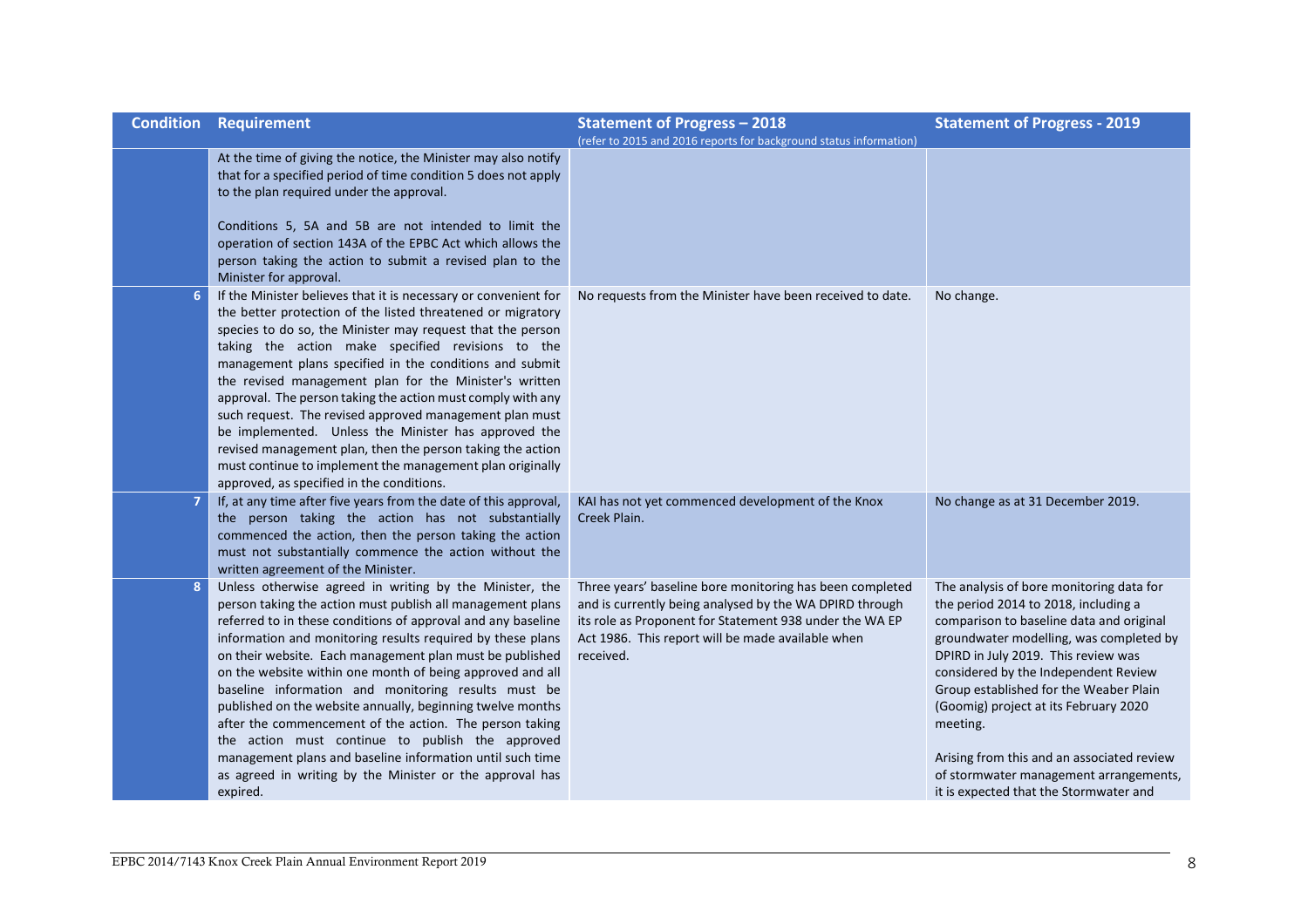|            | <b>Condition Requirement</b>                                                                                                                                                                                                                                                                                                                                                                                                                                                                                                          | <b>Statement of Progress - 2018</b>                                                         | <b>Statement of Progress - 2019</b>                                                                                                                                                                                                                                                                                      |
|------------|---------------------------------------------------------------------------------------------------------------------------------------------------------------------------------------------------------------------------------------------------------------------------------------------------------------------------------------------------------------------------------------------------------------------------------------------------------------------------------------------------------------------------------------|---------------------------------------------------------------------------------------------|--------------------------------------------------------------------------------------------------------------------------------------------------------------------------------------------------------------------------------------------------------------------------------------------------------------------------|
|            |                                                                                                                                                                                                                                                                                                                                                                                                                                                                                                                                       | (refer to 2015 and 2016 reports for background status information)                          | Groundwater Discharge Management Plan,<br>Groundwater Management Plan and<br>Aquatic Fauna Management Plan approved<br>under the Weaber Plain conditions will be<br>amended in coming months. This will have<br>implications for the associated Knox<br>management plans, and will be addressed<br>as and when required. |
| 9          | Any amendments to Sections of the Knox Creek Plain<br>Environmental Management Program May 2015 referred to<br>in the conditions below must be submitted to the<br>Department and approved by the Minister prior to any<br>amendments being implemented.                                                                                                                                                                                                                                                                              | Condition revoked.                                                                          | Condition revoked.                                                                                                                                                                                                                                                                                                       |
| 10         | To avoid and/or minimise impacts on listed threatened and<br>migratory species from impacts resulting from the action, the<br>person taking the action must not clear more than 6,280ha<br>of vegetation, as specified by 'Proposed Development Area"<br>in Annexure 1.                                                                                                                                                                                                                                                               | No clearing of the Knox Creek Plain occurred in 2018.                                       | No clearing of the Knox Creek Plain<br>occurred in 2019.                                                                                                                                                                                                                                                                 |
| 11         | To protect the critically endangered Bare-rumped<br>Sheathtail Bat (Saccolaimus saccolaimus nudicluniatus)<br>from impacts resulting from the action, the person taking<br>the action must:                                                                                                                                                                                                                                                                                                                                           |                                                                                             |                                                                                                                                                                                                                                                                                                                          |
| <b>11A</b> | Ensure the clearance of the Development Area does not<br>result in the death of any Bare-rumped Sheathtail Bats                                                                                                                                                                                                                                                                                                                                                                                                                       | No change.                                                                                  | No change.                                                                                                                                                                                                                                                                                                               |
| <b>11B</b> | Conduct Bare-rumped Sheathtail Bat roosting tree surveys<br>of potential Bare-rumped Sheathtail Bat habitat areas in<br>accordance with the advice of a Bare-rumped Sheathtail<br>Bat expert. Bare-rumped Sheathtail Bat roosting tree<br>surveys must identify, tag and map all potential or<br>confirmed Bare-rumped Sheathtail Bat roost trees in the<br>potential Bare-rumped Sheathtail Bat habitat areas and be<br>completed within six months prior to clearance of<br>potential Bare-rumped Sheathtail Bat habitat areas; and | No change. This action will be progressed when the<br>development is scheduled to commence. | No change.                                                                                                                                                                                                                                                                                                               |
| <b>11C</b> | If the Bare-rumped Sheathtail Bat roosting tree surveys<br>identify potential or confirmed Bare-rumped Sheathtail<br>Bat roost trees in the potential Bare-rumped Sheathtail<br>Bat habitat areas, then submit to the Department a Bare-                                                                                                                                                                                                                                                                                              | No change. This action will be progressed when the<br>development is scheduled to commence. | No change.                                                                                                                                                                                                                                                                                                               |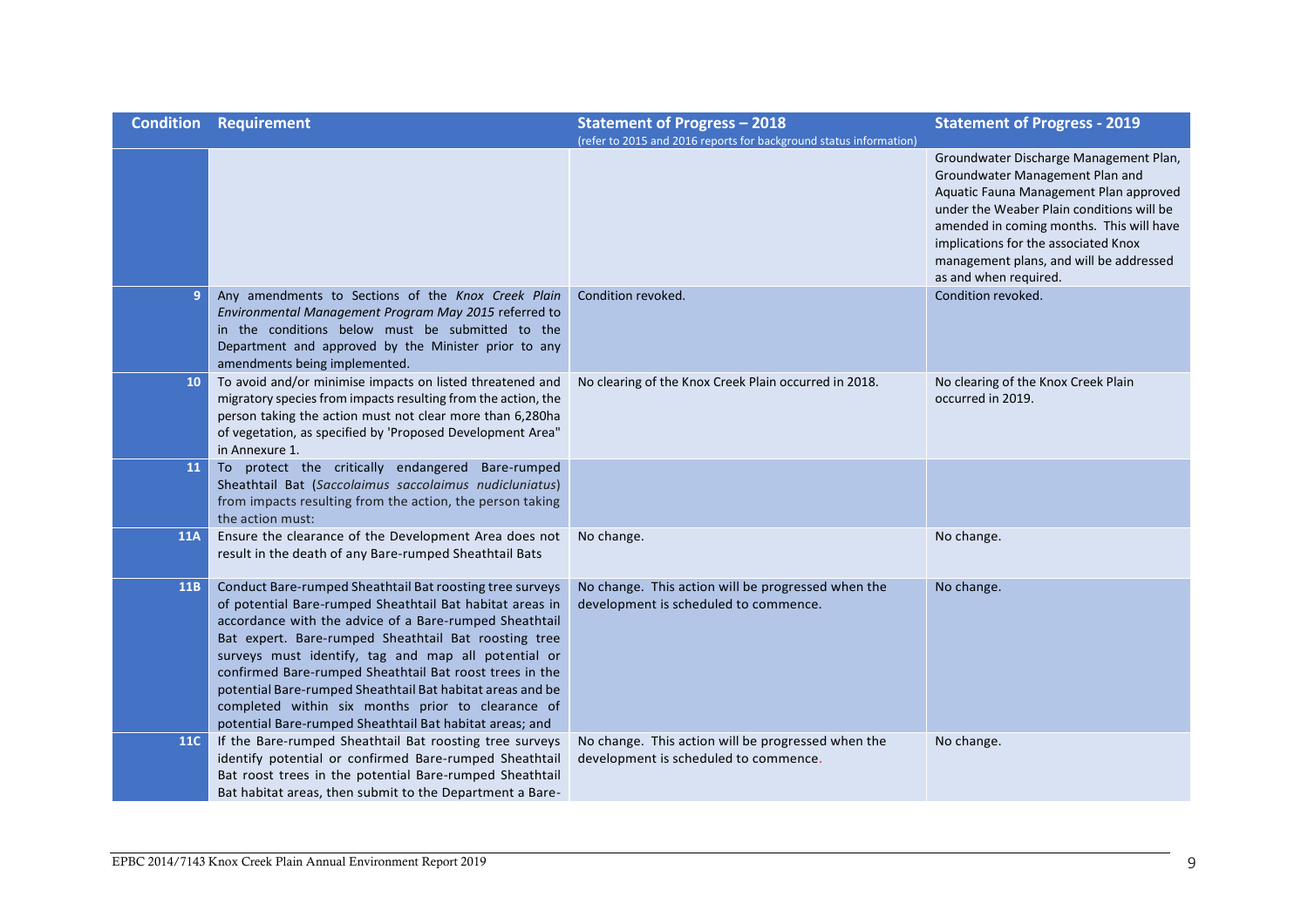|                | <b>Condition Requirement</b>                                                                                             | <b>Statement of Progress - 2018</b>                                | <b>Statement of Progress - 2019</b> |
|----------------|--------------------------------------------------------------------------------------------------------------------------|--------------------------------------------------------------------|-------------------------------------|
|                |                                                                                                                          | (refer to 2015 and 2016 reports for background status information) |                                     |
|                | rumped Sheathtail Bat Management Plan (BRSBMP). The                                                                      |                                                                    |                                     |
|                | BRSBMP must detail how all potential and confirmed Bare                                                                  |                                                                    |                                     |
|                | rumped Sheathtail Bat roost trees in the potential Bare-                                                                 |                                                                    |                                     |
|                | rumped Sheathtail Bat habitat areas will be avoided,                                                                     |                                                                    |                                     |
|                | mitigated or offset. The BRSBMP must be submitted for                                                                    |                                                                    |                                     |
|                | approval by the Minister. The person taking the action<br>must not commence clearance of potential Bare-rumped           |                                                                    |                                     |
|                | Sheathtail Bat habitat areas until the BRSBMP is approved                                                                |                                                                    |                                     |
|                | by the Minister. The BRSBMP must be approved by the                                                                      |                                                                    |                                     |
|                | Minister prior to implementation                                                                                         |                                                                    |                                     |
|                | The approved BRSBMP must be implemented and include                                                                      | No change. This action will be progressed when the                 | No change.                          |
|                | commitments to:                                                                                                          | development is scheduled to commence.                              |                                     |
| 11C(i)         | Consider the implementation of more focused survey                                                                       | No change.                                                         | No change.                          |
|                | methods, such as mist netting, to obtain more refined                                                                    |                                                                    |                                     |
|                | results. This may be particularly beneficial in the event                                                                |                                                                    |                                     |
|                | that the number of potential or confirmed Bare-rumped                                                                    |                                                                    |                                     |
|                | Sheathtail Bat roost trees identified during Bare-rumped                                                                 |                                                                    |                                     |
|                | Sheathtail Bat roosting tree surveys is high                                                                             |                                                                    |                                     |
| 11C(ii)        | Conduct all clearance of potential Bare-rumped Sheathtail                                                                | No change.                                                         | No change.                          |
|                | Bat habitat areas outside of the Bare-rumped Sheathtail<br>Bat breeding season                                           |                                                                    |                                     |
| 11C(iii)       | Conduct a pre-clearance disturbance regime in                                                                            | No change.                                                         | No change.                          |
|                | accordance with the advice of a Bare-rumped Sheathtail                                                                   |                                                                    |                                     |
|                | Bat expert                                                                                                               |                                                                    |                                     |
| <b>11C(iv)</b> | Fell any potential or confirmed Bare-rumped Sheathtail                                                                   | No change.                                                         | No change.                          |
|                | Bat roost trees that cannot be avoided, with care, in the                                                                |                                                                    |                                     |
|                | presence of a Bare-rumped Sheathtail Bat expert, and in                                                                  |                                                                    |                                     |
|                | accordance with the advice of a Bare-rumped Sheathtail                                                                   |                                                                    |                                     |
|                | Bat expert, so as to avoid mortality of Bare-rumped                                                                      |                                                                    |                                     |
|                | Sheathtail Bat individuals                                                                                               |                                                                    |                                     |
| 11C(v)         | Translocate, with the service of a Bare-rumped Sheathtail                                                                | No change.                                                         | No change.                          |
|                | Bat expert, any Bare rumped Sheathtail Bat that is                                                                       |                                                                    |                                     |
|                | captured following the felling of a potential or confirmed                                                               |                                                                    |                                     |
|                | Bare-rumped Sheathtail Bat roost tree                                                                                    |                                                                    |                                     |
| 11C(vi)        | Report site locations (both original location site and, if a<br>Bare-rumped Sheathtail Bat is captured, the translocated | No change.                                                         | No change.                          |
|                | site) to the Department if any confirmed Bare rumped                                                                     |                                                                    |                                     |
|                | Sheathtail Bat roost trees are found                                                                                     |                                                                    |                                     |
|                |                                                                                                                          |                                                                    |                                     |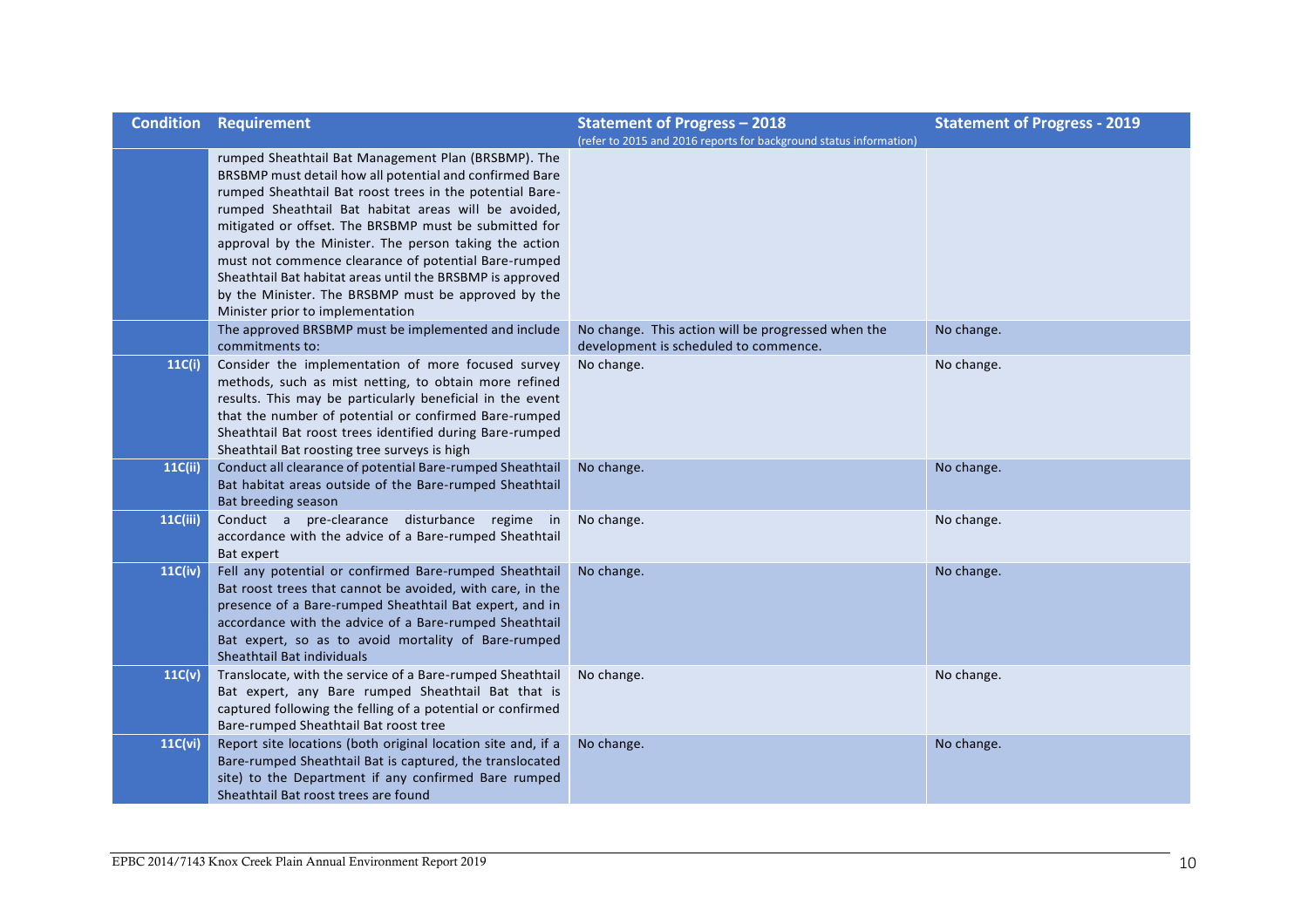|                | <b>Condition Requirement</b>                                                                                                                                                                                                                                                                                                                           | <b>Statement of Progress - 2018</b>                                                                                                                                                                                                                                           | <b>Statement of Progress - 2019</b>                                                                                                                                                                                                                                                 |
|----------------|--------------------------------------------------------------------------------------------------------------------------------------------------------------------------------------------------------------------------------------------------------------------------------------------------------------------------------------------------------|-------------------------------------------------------------------------------------------------------------------------------------------------------------------------------------------------------------------------------------------------------------------------------|-------------------------------------------------------------------------------------------------------------------------------------------------------------------------------------------------------------------------------------------------------------------------------------|
|                |                                                                                                                                                                                                                                                                                                                                                        | (refer to 2015 and 2016 reports for background status information)                                                                                                                                                                                                            |                                                                                                                                                                                                                                                                                     |
| 11C(vii)       | Provide offsets of no less than \$100,000 to a trust fund for<br>Bare-rumped Sheathtail Bat research for each confirmed<br>Bare-rumped Sheathtail Bat roost tree cleared for the<br>proposal, to a maximum contribution of \$500,000. The<br>offset trust fund and research activities must be approved<br>by the Minister prior to implementation; or | No change.                                                                                                                                                                                                                                                                    | No change.                                                                                                                                                                                                                                                                          |
| 11C(viii)      | Not clear selected potential or confirmed Bare-rumped<br>Sheathtail Bat roost trees or any vegetation within a 30m<br>zone around these trees                                                                                                                                                                                                          | No change.                                                                                                                                                                                                                                                                    | No change.                                                                                                                                                                                                                                                                          |
| 12             | <b>Buffer Management</b>                                                                                                                                                                                                                                                                                                                               |                                                                                                                                                                                                                                                                               |                                                                                                                                                                                                                                                                                     |
| 12A            | The person taking the action must establish a buffer area of<br>at least 6,415ha, as specified by "Proposed Buffer Areas" in<br>Annexure 1.                                                                                                                                                                                                            | No change.                                                                                                                                                                                                                                                                    | No change.                                                                                                                                                                                                                                                                          |
| 12B            | The person taking the action must implement the action in<br>accordance with Sections 10 and 11 of the Knox Creek Plain<br>Environmental Management Program, August 2015.                                                                                                                                                                              | An audit of the Knox Creek Plain Environmental<br>Management Program has been undertaken as part of the<br>2018 Statement 938 compliance assessment required by<br>the WA EPA. The associated compliance assessment report<br>will be forwarded when received from the DPIRD. | An audit of the Knox Creek Plain<br>Environmental Management Program has<br>been undertaken as part of the 2019<br>Statement 938 compliance assessment<br>required by the WA EPA. The associated<br>compliance assessment report will be<br>forwarded when received from the DPIRD. |
| 12C            | The person taking the action must ensure that none of the<br>following habitat trees or any vegetation within a 30m<br>zone around these trees are cleared within the Buffer<br>Area:                                                                                                                                                                  | No change.                                                                                                                                                                                                                                                                    | No change.                                                                                                                                                                                                                                                                          |
| 12C(i)         | Confirmed or potential Bare-rumped Sheathtail Bat<br>(Saccolaimus Saccolaimus nudicluniatus) roosting trees;                                                                                                                                                                                                                                           | No change.                                                                                                                                                                                                                                                                    | No change.                                                                                                                                                                                                                                                                          |
| 12C(ii)        | Gouldian Finch (Erythrura gouldiae) breeding trees;                                                                                                                                                                                                                                                                                                    | No change.                                                                                                                                                                                                                                                                    | No change.                                                                                                                                                                                                                                                                          |
| 12C(iii)       | Red Goshawk (Erythrotiorchis radiatus) nesting trees; and                                                                                                                                                                                                                                                                                              | No change.                                                                                                                                                                                                                                                                    | No change.                                                                                                                                                                                                                                                                          |
| <b>12C(iv)</b> | Masked Owl (Northern) (Tyto novaehollandiae kimberli)<br>nesting trees.                                                                                                                                                                                                                                                                                | No change.                                                                                                                                                                                                                                                                    | No change.                                                                                                                                                                                                                                                                          |
| 12C(v)         | The location and date of any incidental sightings of the<br>species listed in Condition 12.C above must be reported to<br>the Department within 30 days of occurrence.                                                                                                                                                                                 | No change.                                                                                                                                                                                                                                                                    | No change.                                                                                                                                                                                                                                                                          |
| 13             | Weed and Pest Animal Management                                                                                                                                                                                                                                                                                                                        |                                                                                                                                                                                                                                                                               |                                                                                                                                                                                                                                                                                     |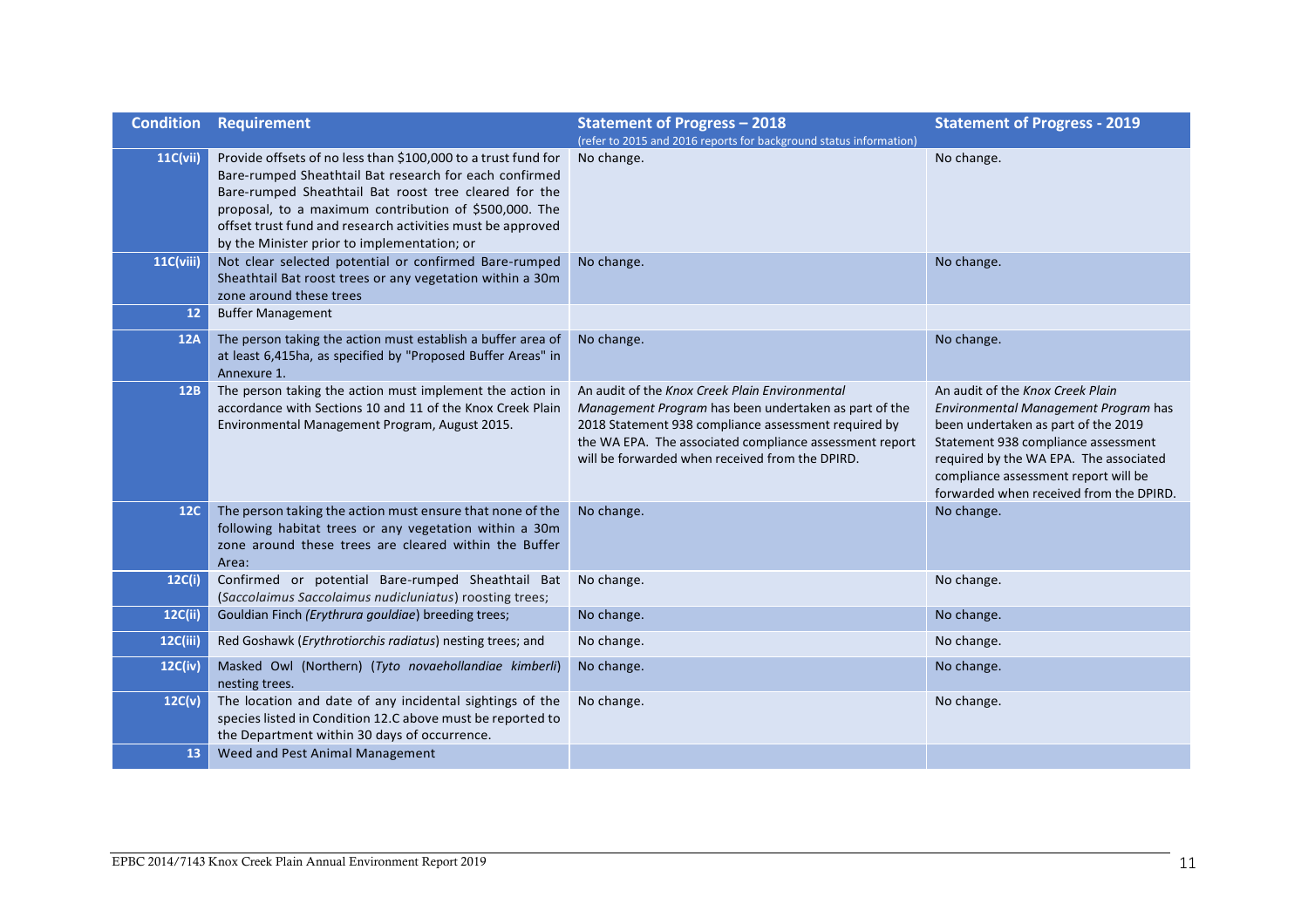|            | <b>Condition Requirement</b>                                                                                                                                                                                                                                                                                                                                                                                                                                                                                                                                                                                                      | <b>Statement of Progress - 2018</b><br>(refer to 2015 and 2016 reports for background status information)                                                                                                                                                                          | <b>Statement of Progress - 2019</b>                                                                                                                                                                                                                                                                                                                                                                                                                                                                                |
|------------|-----------------------------------------------------------------------------------------------------------------------------------------------------------------------------------------------------------------------------------------------------------------------------------------------------------------------------------------------------------------------------------------------------------------------------------------------------------------------------------------------------------------------------------------------------------------------------------------------------------------------------------|------------------------------------------------------------------------------------------------------------------------------------------------------------------------------------------------------------------------------------------------------------------------------------|--------------------------------------------------------------------------------------------------------------------------------------------------------------------------------------------------------------------------------------------------------------------------------------------------------------------------------------------------------------------------------------------------------------------------------------------------------------------------------------------------------------------|
| 13A        | The person taking the action must implement the action in<br>accordance with Section 6 of the Knox Creek Plain<br>Environmental Management Program August 2015.                                                                                                                                                                                                                                                                                                                                                                                                                                                                   | An audit of the Knox Creek Plain Environmental<br>Management Program has been undertaken as part of the<br>2017 Statement 938 compliance assessment required by<br>the WA EPA. The associated compliance assessment report<br>will be forwarded when received from the DPIRD.      | An audit of the Knox Creek Plain<br>Environmental Management Program has<br>been undertaken as part of the 2019<br>Statement 938 compliance assessment<br>required by the WA EPA. The associated<br>compliance assessment report will be<br>forwarded when received from the DPIRD.                                                                                                                                                                                                                                |
| 14         | Independent Review Group                                                                                                                                                                                                                                                                                                                                                                                                                                                                                                                                                                                                          |                                                                                                                                                                                                                                                                                    |                                                                                                                                                                                                                                                                                                                                                                                                                                                                                                                    |
| <b>14A</b> | The person taking the action must appoint an Independent<br>Review Group (IRG) to review the impacts of the action on<br>aquatic listed threatened and migratory species. The IRG<br>must be established prior to the submission of the Aquatic<br>Fauna Management Plan to the Minister for approval. If a<br>condition of another approval held by the proponent<br>requires an IRG identical in nature, the proponent may meet<br>the relevant requirements of both conditions by appointing<br>a single IRG. The IRG must be established by the person<br>taking the action in accordance with the following<br>requirements: | The Knox IRG did not meet in 2018, however the Weaber<br>Plain IRG met on 9/1/18, 24/4/18 and 10/4/18. The<br>Weaber IRG is progressing amendments to the water<br>management and monitoring requirements, through the<br>DoEE. A merger of the two groups occurred in early 2019. | The Weaber Plain (Goomig) IRG met in<br>March 2019. Membership is now merged<br>with the Knox IRG. Although two different<br>proponents (DPIRD and KAI) are<br>responsible for the Weaber and Knox<br>approvals respectively, the single IRG<br>membership, reviews, monitoring and<br>management recommendations relate to<br>both approval areas.                                                                                                                                                                |
| 14A(i)     | The IRG must be funded, resourced and managed by the<br>person taking the action.                                                                                                                                                                                                                                                                                                                                                                                                                                                                                                                                                 | The Knox IRG did not meet in 2018, as the development of<br>the Knox Creek Plain has not yet commenced.                                                                                                                                                                            | As above.                                                                                                                                                                                                                                                                                                                                                                                                                                                                                                          |
| 14A(ii)    | The IRG must consist of independent scientific and technical<br>experts, of whom at least one must be a Glyphis and Pristis<br>expert and two must be technical experts with at least five<br>years experience in northern Australian surface water and<br>groundwater hydrology, approved by the Minister.                                                                                                                                                                                                                                                                                                                       | No change in 2018.                                                                                                                                                                                                                                                                 | The Weaber Plain (Goomig) IRG<br>membership consists of<br>David Menzel (Chair) – also approved Knox<br>IRG Chair.<br>Dr Ray Evans - also approved Knox IRG<br>member.<br>Dr Mark Silburn (Queensland Government)<br>Dr David Morgan (Murdoch University). Dr<br>Morgan has replaced Dr Helen Larson, an<br>approved Knox IRG member, who has<br>resigned from both IRG groups. KAI is<br>advised by DPIRD that Dr Morgan's<br>membership of the Weaber Plain IRG has<br>been approved by the Minister's delegate. |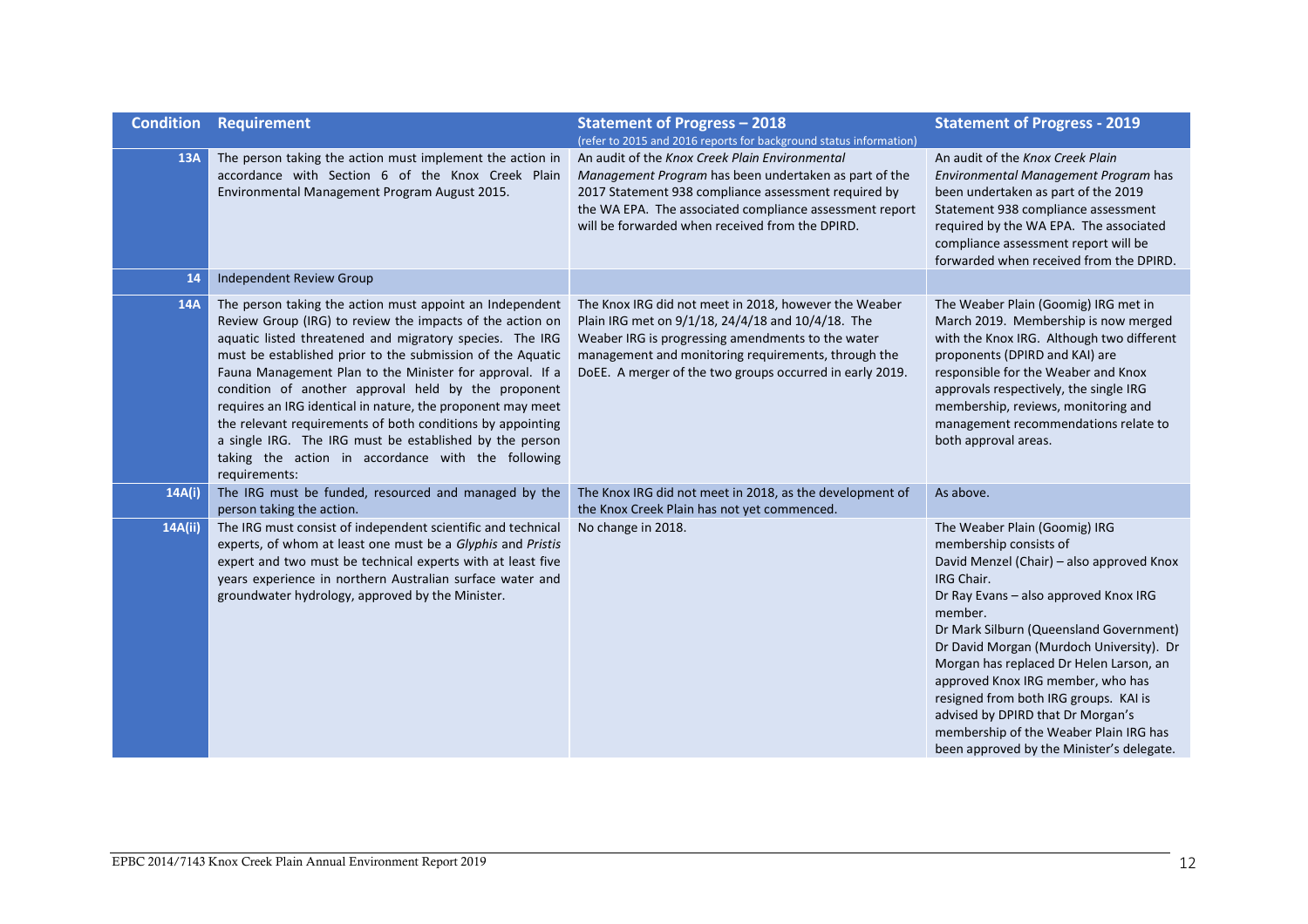|            | <b>Condition Requirement</b>                                                                                                                                                                                                                                                                                                                                                                                                                                                                                                                                                                                                                                                                                                              | <b>Statement of Progress - 2018</b>                                                                                                                                                                                                           | <b>Statement of Progress - 2019</b>                                                                                                                                                                                                                 |
|------------|-------------------------------------------------------------------------------------------------------------------------------------------------------------------------------------------------------------------------------------------------------------------------------------------------------------------------------------------------------------------------------------------------------------------------------------------------------------------------------------------------------------------------------------------------------------------------------------------------------------------------------------------------------------------------------------------------------------------------------------------|-----------------------------------------------------------------------------------------------------------------------------------------------------------------------------------------------------------------------------------------------|-----------------------------------------------------------------------------------------------------------------------------------------------------------------------------------------------------------------------------------------------------|
| 14A(iii)   | Terms of Reference for the IRG must be prepared by the<br>person taking the action and submitted for approval by the<br>Minister. The Terms of Reference must include the<br>frequency of proposed meetings, tenure of membership, and<br>chairing and quorum arrangements. The Terms of Reference<br>must be approved by the Minister in writing prior to the<br>submission of the Aquatic Fauna Management Plan to the<br>Minister for approval.                                                                                                                                                                                                                                                                                        | (refer to 2015 and 2016 reports for background status information)<br>No change.                                                                                                                                                              | There has been no change to the Knox<br>Terms of Reference, noting that formal<br>changes and a request to merge with the<br>Weaber Plain IRG (despite different<br>approval holders) will be made when the<br>Knox action commences.               |
| 14A(iv)    | The IRG must provide advice to the person taking the action<br>on any revisions to the Aquatic Fauna Management Plan.<br>The advice of the IRG must also be provided to the Minister.                                                                                                                                                                                                                                                                                                                                                                                                                                                                                                                                                     | No change.                                                                                                                                                                                                                                    | No change.                                                                                                                                                                                                                                          |
| 14A(v)     | The IRG must assess any exceedances of trigger values and<br>advise changes to the person taking the action as required;<br>and                                                                                                                                                                                                                                                                                                                                                                                                                                                                                                                                                                                                           | No change in 2018.                                                                                                                                                                                                                            | N/A in 2019 as Knox has not commenced.                                                                                                                                                                                                              |
| 14A(vi)    | The Minister may seek advice from the IRG at any time.                                                                                                                                                                                                                                                                                                                                                                                                                                                                                                                                                                                                                                                                                    | No change in 2018.                                                                                                                                                                                                                            | No requests from the Minister were<br>received in 2019.                                                                                                                                                                                             |
| 15         | Aquatic Fauna Management.                                                                                                                                                                                                                                                                                                                                                                                                                                                                                                                                                                                                                                                                                                                 |                                                                                                                                                                                                                                               |                                                                                                                                                                                                                                                     |
| <b>15A</b> | The person taking the action must implement the action in<br>accordance with Sections 7, 8 and 9 of the Knox Creek Plain<br>Environmental Management Program August 2015, to<br>minimise impacts on listed threatened and migratory species<br>in the Keep River.                                                                                                                                                                                                                                                                                                                                                                                                                                                                         | An audit of the Knox Creek Plain Environmental<br>Management Program has been undertaken as part of the<br>2018 Statement 938 compliance assessment required by<br>the WA EPA. A copy will be made available when received<br>from the DPIRD. | An audit of the Knox Creek Plain<br>Environmental Management Program has<br>been undertaken as part of the 2019<br>Statement 938 compliance assessment<br>required by the WA EPA. A copy will be<br>made available when received from the<br>DPIRD. |
| <b>15B</b> | In order to mitigate impacts to listed threatened and<br>migratory species in the Keep River from impacts resulting<br>from the action, the person taking the action must prepare<br>an Aquatic Fauna Management Plan (AFMP), in consultation<br>with the IRG. The AFMP must be submitted for approval by<br>the Minister. The person taking the action must not<br>commence clearance of the Development Area until the<br>AFMP is approved by the Minister. The approved AFMP must<br>be implemented. If a condition of another approval held by<br>the proponent requires an AFMP, the proponent may meet<br>the relevant requirements of both conditions by submitting<br>a single plan. If a single plan is submitted, the plan must | No change in 2018.                                                                                                                                                                                                                            | No change.                                                                                                                                                                                                                                          |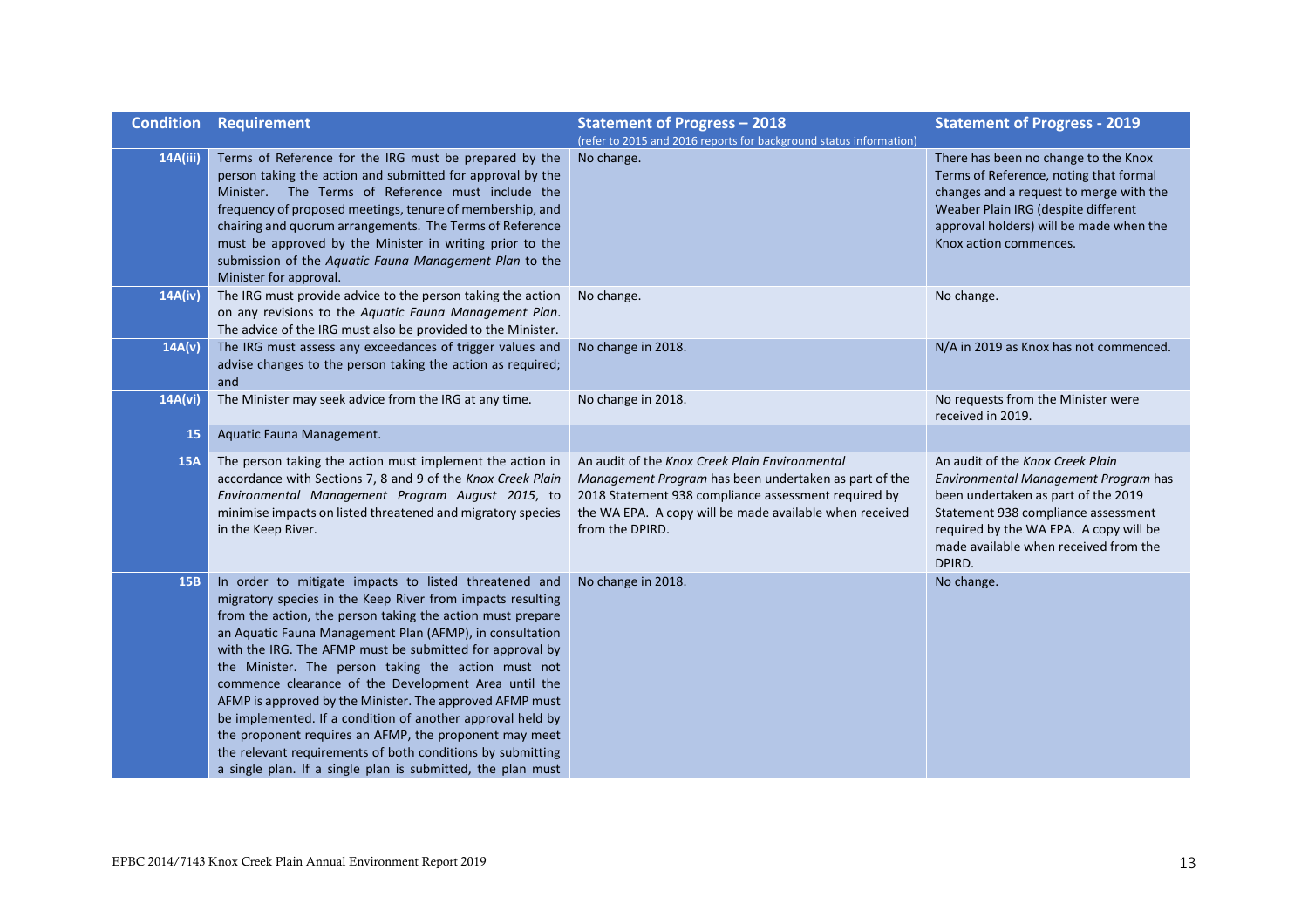|          | <b>Condition Requirement</b>                                                                                                                                                                                                                                                                                                                                                                                                                                                                                                                                                                                                                                                                                                                      | <b>Statement of Progress - 2018</b><br>(refer to 2015 and 2016 reports for background status information)                                                                                                                                                                                                                                                        | <b>Statement of Progress - 2019</b>                                                                                                                                                   |
|----------|---------------------------------------------------------------------------------------------------------------------------------------------------------------------------------------------------------------------------------------------------------------------------------------------------------------------------------------------------------------------------------------------------------------------------------------------------------------------------------------------------------------------------------------------------------------------------------------------------------------------------------------------------------------------------------------------------------------------------------------------------|------------------------------------------------------------------------------------------------------------------------------------------------------------------------------------------------------------------------------------------------------------------------------------------------------------------------------------------------------------------|---------------------------------------------------------------------------------------------------------------------------------------------------------------------------------------|
|          | identify to which approval the sections of the plan relate. The<br>AFMP must include:                                                                                                                                                                                                                                                                                                                                                                                                                                                                                                                                                                                                                                                             |                                                                                                                                                                                                                                                                                                                                                                  |                                                                                                                                                                                       |
| 15B(i)   | A targeted, non-lethal baseline surveying program for listed<br>threatened species that are likely to occur in the Keep River.<br>This must include the critically endangered Speartooth Shark<br>(Glyphis glyphis), the endangered Northern River Shark<br>(Glyphis garricki), the vulnerable Dwarf Sawfish (Pristis<br>clavata) and the vulnerable Freshwater Sawfish (Pristis<br>Microdon), now known as Largetooth Sawfish (Pristis pristis).<br>The methodology of the baseline surveying program must be<br>developed in consultation with the IRG. Surveys must be<br>conducted over a period of 3 years and must be undertaken<br>in the four Keep River pools (K1, K2, K3 and K4) and at least<br>three sites in the Keep River estuary. | Complete.                                                                                                                                                                                                                                                                                                                                                        | N/A                                                                                                                                                                                   |
| 15B(ii)  | An outcome based risk assessment which is based on data<br>collected during the baseline monitoring program and other<br>relevant data to determine the potential risks to the listed<br>threatened species named in Condition 15.B.i above as well<br>as for the listed vulnerable Green Sawfish (Pristis zijsron) and<br>the listed migratory Australian Snubfin Dolphin (Orcaella<br>heinsohm) and Indo Pacific Humpback Dolphin (Sousa<br>chinensis), at an individual and local population level.                                                                                                                                                                                                                                            | Complete.                                                                                                                                                                                                                                                                                                                                                        | N/A                                                                                                                                                                                   |
| 15B(iii) | Seasonal, site-specific baseline water quality and flow trigger<br>values for the Keep River listed threatened and migratory<br>species determined with reference to the ANZECC guidelines<br>and the advice of the IRG. Until trigger values are established<br>with the advice of the IRG, ANZECC guidelines trigger values<br>for systems with high conservation/ecological value (as<br>defined in the ANZECC guidelines) must be used. Sample<br>analytes must also be determined with the advice of the IRG.                                                                                                                                                                                                                                | The 2018 water monitoring report was submitted to the<br>Weaber IRG in early 2018, and also to the WA Department<br>of Water and Environmental Regulation. KAI has<br>determined that Keep River water quality triggers are based<br>on out-of-season data for the receiving pool (K3), and is<br>pursuing amendments to the triggers through the Weaber<br>IRG. | Amendments to the Weaber (and<br>therefore Knox) Stormwater and<br>Groundwater Discharge Management Plan,<br>including triggers, are anticipated in 2020<br>on the advice of the IRG. |
| 15B(iv)  | A monitoring program for the Keep River, Keep River pools,<br>on the Development Area, and of relevant groundwater sites<br>and parameters to be undertaken to monitor water quality<br>and flow with the purpose of enabling early detection of<br>changes so that corrective action can be taken to ensure that<br>trigger values are not exceeded during construction and<br>operation.                                                                                                                                                                                                                                                                                                                                                        | No change in 2018.                                                                                                                                                                                                                                                                                                                                               | Keep River monitoring is undertaken as<br>reported by DPIRD through the Weaber<br>Plain approvals.                                                                                    |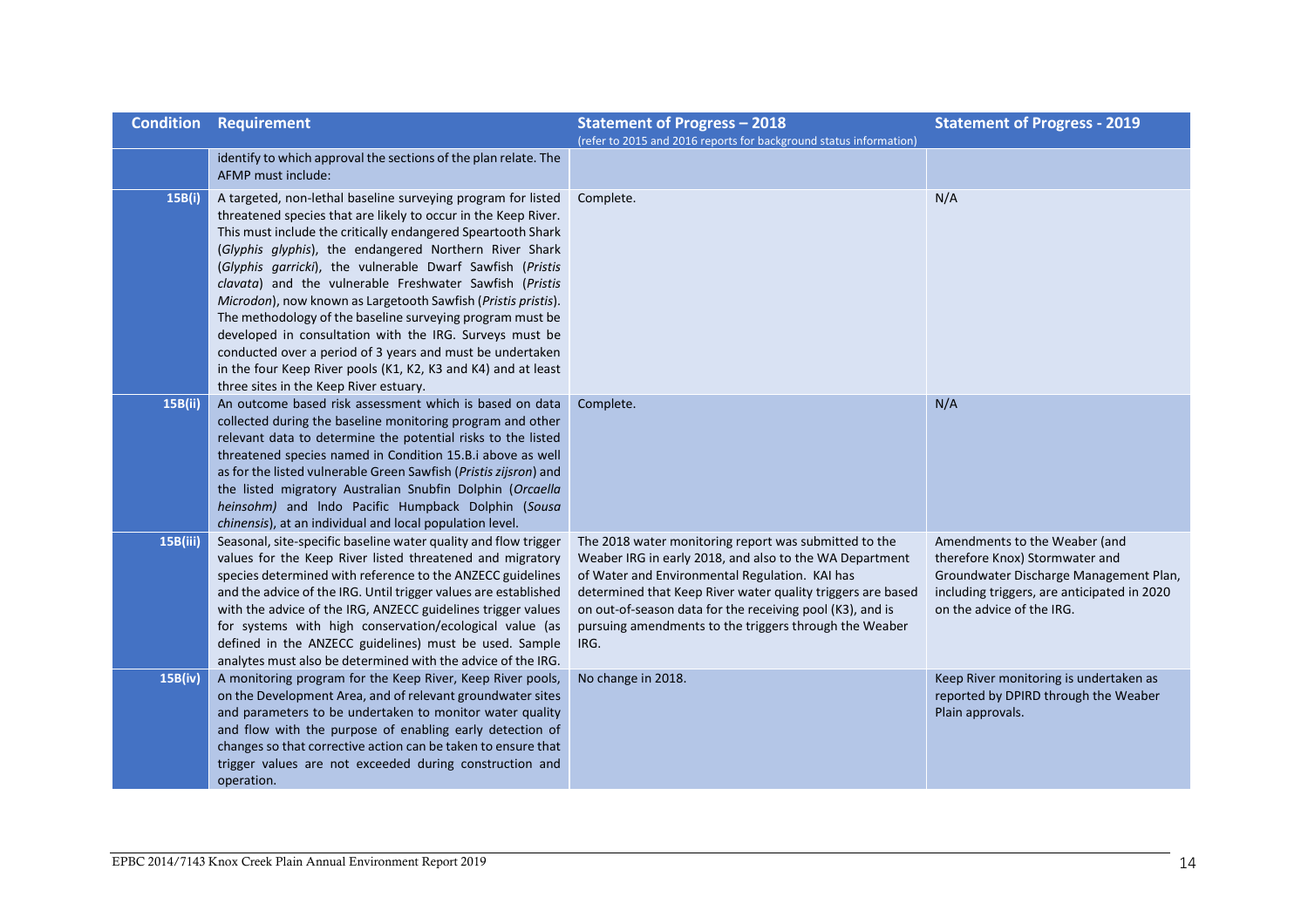|          | <b>Condition Requirement</b>                                                                                                                                                                                                                                                                                                                                                                                       | <b>Statement of Progress - 2018</b><br>(refer to 2015 and 2016 reports for background status information) | <b>Statement of Progress - 2019</b> |
|----------|--------------------------------------------------------------------------------------------------------------------------------------------------------------------------------------------------------------------------------------------------------------------------------------------------------------------------------------------------------------------------------------------------------------------|-----------------------------------------------------------------------------------------------------------|-------------------------------------|
| 15B(v)   | A method or mechanism for predicting, modelling and/or<br>monitoring the water quality of the seasonal first flush of<br>water capable of detecting water quality trigger levels for<br>listed threatened and migratory species, developed in<br>consultation with the IRG. This may include onsite<br>monitoring.                                                                                                 | Not yet required.                                                                                         | Not yet required.                   |
| 15B(vi)  | A targeted aquatic fauna monitoring program to be<br>undertaken during construction and operation to measure<br>the success of management measures to inform an adaptive<br>management approach.                                                                                                                                                                                                                   | Not yet required as construction has not commenced.                                                       | Not yet required.                   |
| 15B(vii) | Details of management objectives, management actions, No change.<br>performance standards, corrective actions should trigger<br>values be reached, adaptive management and contingency<br>measures to mitigate impacts on listed threatened and<br>migratory species in the Keep River from changes to flow,<br>water quality from surface water, stormwater and<br>groundwater during construction and operation. |                                                                                                           | Not yet required.                   |